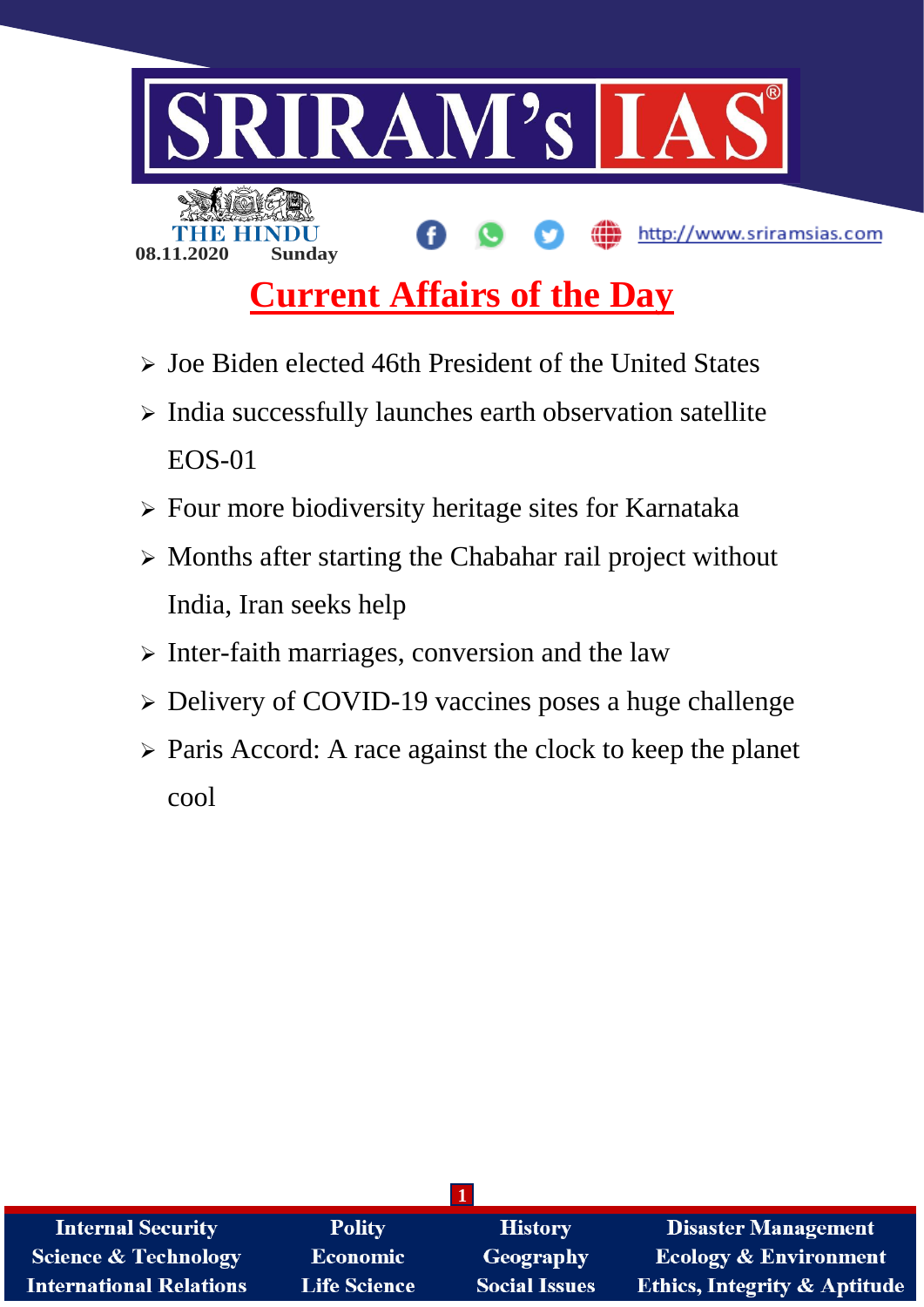

**Joe Biden elected 46th President of the United States**

Democratic candidate Joseph Robinette Biden Jr., was elected the 46th President of the United States. Mr Biden's running mate, Kamala Devi Harris, a U.S. Senator from California, will become the first woman and the first Indian and African American Vice-President of the country. Mr Biden will inherit, from President Trump, a deeply divided country, battered by the coronavirus pandemic, facing high levels of unemployment and fraying race relations.

## **Significance:**

- 1. Survival of Multilateralism in the world
- 2. Paris climate deal
- 3. Globalization, free trade and rule-based global order

## **India successfully launches earth observation satellite EOS-01**

India successfully launched its latest earth observation satellite EOS-01 and nine international customer spacecraft.

## **Highlights:**

The Indian Space Research Organisation's (ISRO) workhorse Polar Satellite Launch Vehicle (PSLV-C49) injected EOS-01, intended for applications in agriculture, forestry and disaster management support.

# **Four more biodiversity heritage sites for Karnataka**

The Karnataka Biodiversity Board has decided to declare four more areas in the State as biodiversity heritage sites.

## **Highlights:**

- 1. The board passed a resolution to declare Antaragange Betta in Kolar; Aadi Narayana Swamy Betta in Chickballapur; Mahima Ranga Betta in Nelamangala, Bengaluru; and the Urumbi area on the Kumaradhara river basin in Dakshina Kannada as biodiversity heritage sites.
- 2. Biodiversity heritage sites are considered unique and fragile ecosystems that can be marine ecosystems, coastal and inland waters, or terrestrial areas.

| <b>Internal Security</b>        | <b>Polity</b>       | <b>History</b>       | <b>Disaster Management</b>              |  |
|---------------------------------|---------------------|----------------------|-----------------------------------------|--|
| <b>Science &amp; Technology</b> | <b>Economic</b>     | Geography            | <b>Ecology &amp; Environment</b>        |  |
| <b>International Relations</b>  | <b>Life Science</b> | <b>Social Issues</b> | <b>Ethics, Integrity &amp; Aptitude</b> |  |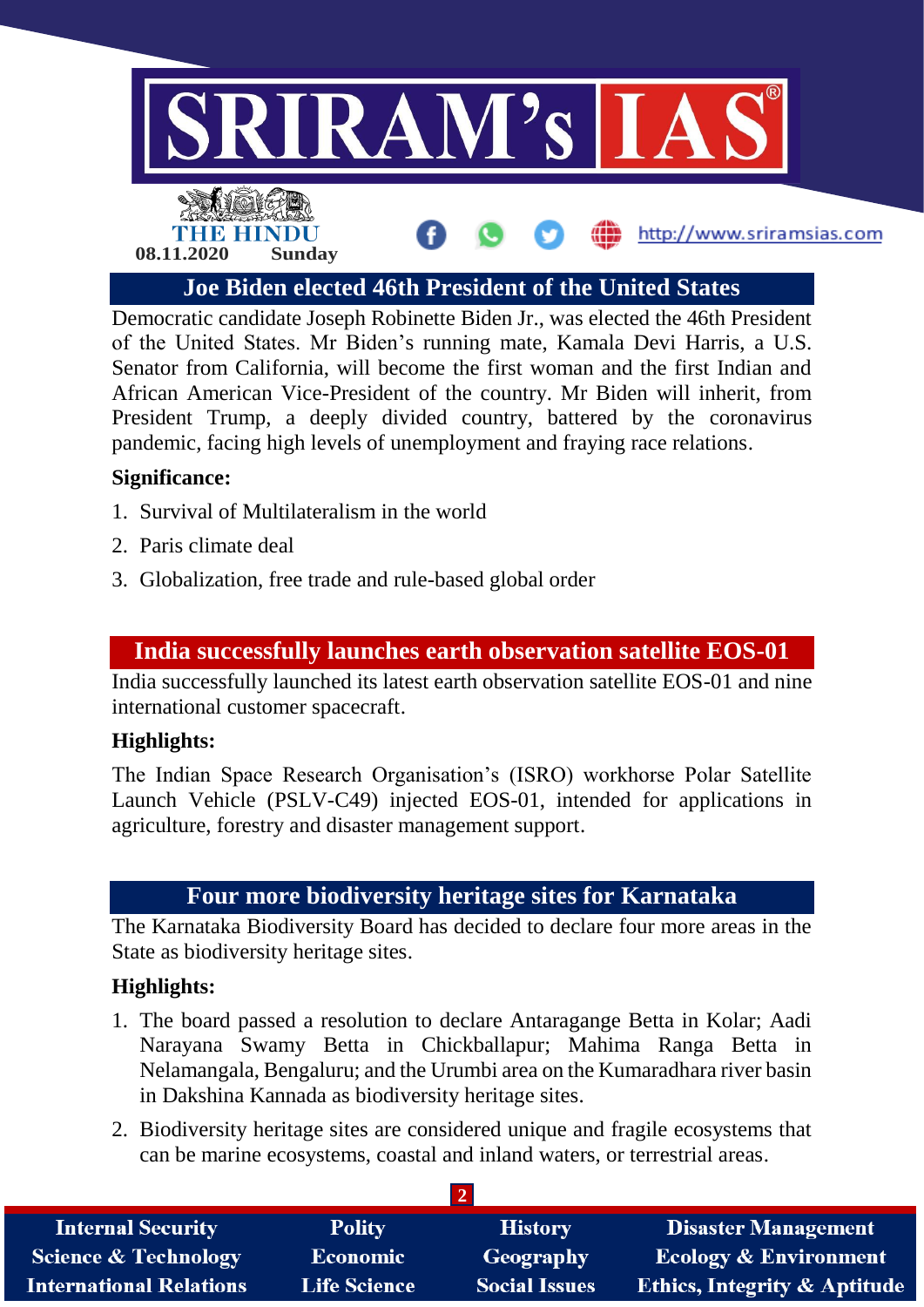

- 3. Antaragange Betta has a unique and perennial water source flowing all through the year, and Aadi Narayana Swamy Betta in Gudibande taluk, Chickballapur, had many dry-belt species protected by locals.
- 4. Mahima Ranga Betta is a prominent lung space surviving in Bengaluru.
- 5. Urumbi area in Kadaba taluk of Dakshina Kannada has a fragile environmental system and is located on the banks of the river Kumaradhara.
- 6. Notifying an area as a biodiversity heritage site will help protect the rich and unique ecosystem in a particular area from further destruction. Now, the Forest Department will take necessary steps, such as a survey of the areas for earmarking the borders, and documentation, before issuing the notification of declaration.

# **Background:**

- 1. Under Section 37 of Biological Diversity Act, 2002 (BDA) the State Government in consultation with local bodies may notify in the official gazette, areas of biodiversity importance as Biodiversity Heritage Sites (BHS).
- 2. "Biodiversity Heritage Sites" (BHS) are well-defined areas that are unique, ecologically fragile ecosystems - terrestrial, coastal and inland waters and, marine having rich biodiversity comprising of any one or more of the following components: the richness of wild as well as domesticated species or intra-specific categories, high endemism, presence of rare and threatened species, keystone species, species of evolutionary significance, wild ancestors of domestic/ cultivated species or their varieties, past pre-eminence of biological components represented by fossil beds and having significant cultural, ethical or aesthetic values and are important for the maintenance of cultural diversity, with or without a long history of human association with them
- 3. List of BHS of India: <http://nbaindia.org/content/106/29/1/bhs.html>

| <b>Internal Security</b>        | <b>Polity</b>       | <b>History</b>       | <b>Disaster Management</b>              |  |
|---------------------------------|---------------------|----------------------|-----------------------------------------|--|
| <b>Science &amp; Technology</b> | <b>Economic</b>     | Geography            | <b>Ecology &amp; Environment</b>        |  |
| <b>International Relations</b>  | <b>Life Science</b> | <b>Social Issues</b> | <b>Ethics, Integrity &amp; Aptitude</b> |  |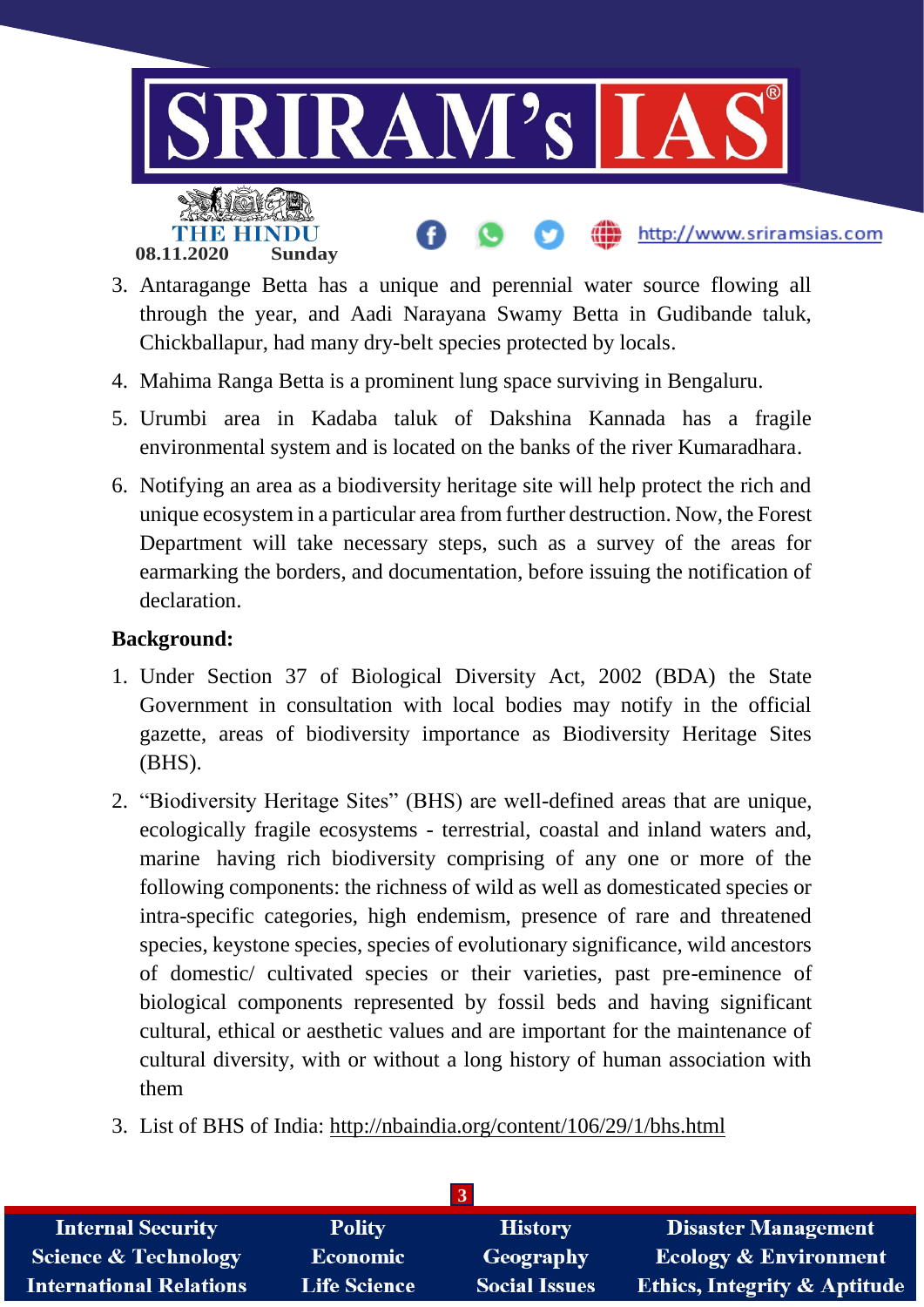

## **Highlights:**

the U.S.-imposed sanctions.

1. India is not a part of the Chabahar-Zahedan railway at present, but as Iran begins the second phase of the 628-km project, Tehran hopes New Delhi will help it procure equipment to run the rail line from the Chabahar port to the Afghan border.



- 2. The railway will connect Chabahar port to the Afghan border, but through the existing rail system, to Turkmenistan and Central Asia as well.
- 3. Delays due to sanctions have also taken a toll on the Indian interest in developing the Farzad-B gas field, where ONGC Videsh made a discovery in 2008.

## **Inter-faith marriages, conversion and the law**

**Context:** The Special Marriage Act, 1954 (SMA) was enacted to facilitate the marriage of couples professing different faiths and preferring a civil wedding. However, some practical problems arise in registering such marriages. The law's features on prior public notice being given and objections being called from any quarter place a question mark on the safety and privacy of those intending to marry across religions. Many settle for marriage under the personal law of one of them, with the other opting for religious conversion. Even this option is now under threat, as recent remarks by the Chief Ministers of Uttar Pradesh and Haryana and a Karnataka Minister indicate. All of them want to ban conversion for the sole purpose of marriage.

| <b>Internal Security</b>        | <b>Polity</b>       | <b>History</b>       | <b>Disaster Management</b>              |  |
|---------------------------------|---------------------|----------------------|-----------------------------------------|--|
| <b>Science &amp; Technology</b> | Economic            | Geography            | <b>Ecology &amp; Environment</b>        |  |
| <b>International Relations</b>  | <b>Life Science</b> | <b>Social Issues</b> | <b>Ethics, Integrity &amp; Aptitude</b> |  |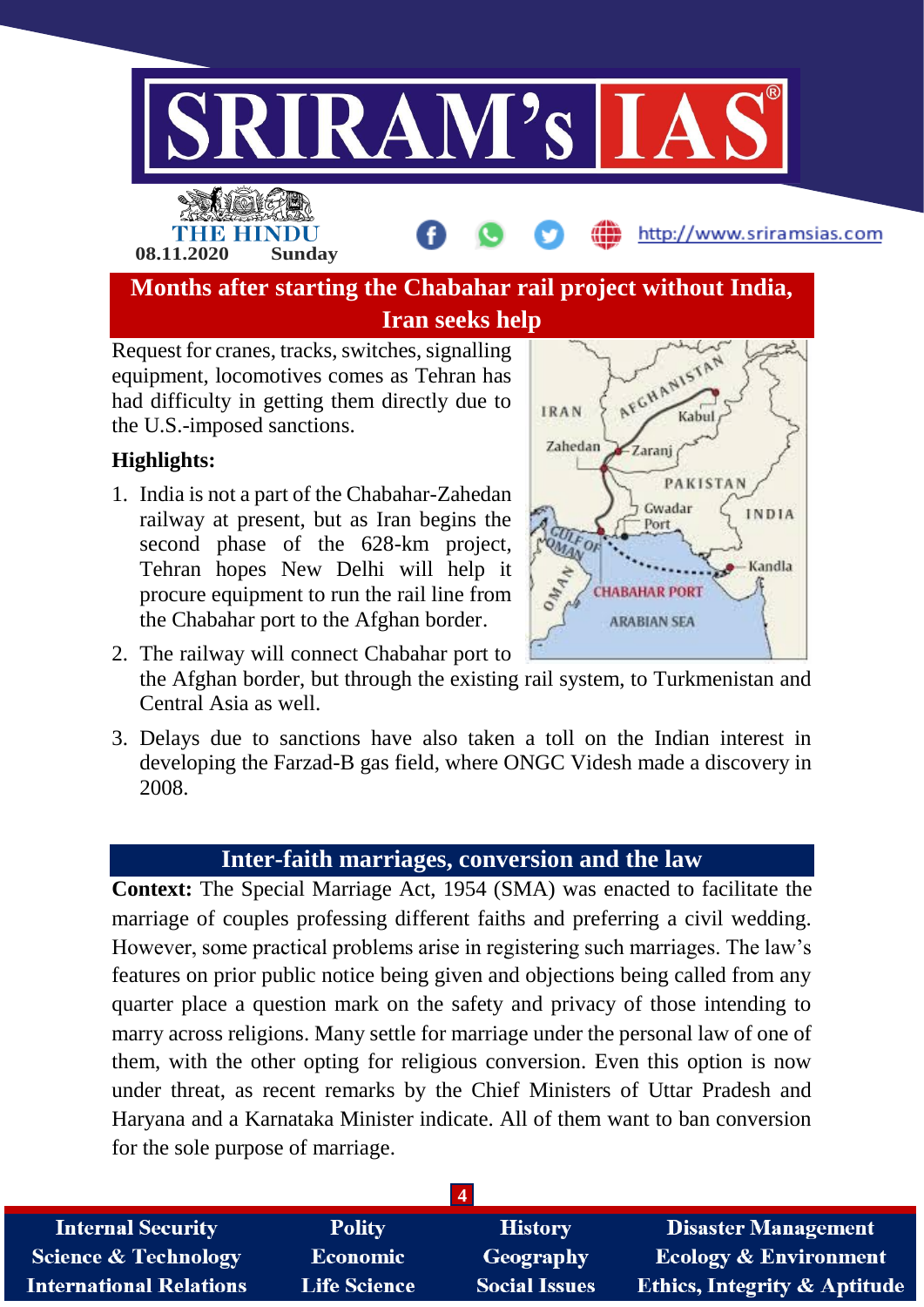

## **The Problematic features of the SMA**

Parties to an intended marriage should give notice to the 'marriage officer' of the district in which one of them had resided for at least 30 days. The notice will have to be entered in a 'Marriage Notice Book' and a copy of it displayed at a conspicuous place in the office. The Notice Book is open for inspection at all reasonable times without a fee.

- 1. Further, if either of the parties is not a permanent resident of the district, the marriage officer has to send a copy to his counterpart in the district where the party has permanent residence. The notice shall be displayed in that district office too. The marriage has to be solemnised within three months of the notice, and if it is not, a fresh notice will be needed.
- 2. The law also provides for objections to the marriage. Any person can object to the marriage within 30 days of the publication of the notice on the ground that it contravenes one of the conditions for a valid marriage.
- 3. The marriage officer has to inquire into the objection and give a decision within 30 days. If he refuses permission for the marriage, an appeal can be made to the district court. The court's decision will be final.
- 4. Also, the Act says that when a member of an undivided family who professes Hindu, Buddhist, Sikh or Jaina religions, gets married under SMA, it results in his or her "severance" from the family.

#### **The hurdles faced by couples**

The provisions relating to notice, publication and objection have rendered it difficult for many people intending to solemnise inter-faith marriages. Publicity in the local registration office may mean that family members objecting to the union may seek to stop it by coercion. In many cases, there may be a threat to the lives of the applicants. There have been reports of right-wing groups opposed to inter-faith marriages keeping a watch on the notice boards of marriage offices and taking down the details of the parties so that they can be dissuaded or coerced into abandoning the idea.

These provisions have been challenged in the Supreme Court recently on the grounds that they violate the privacy of the couples, their dignity and right to marry. In the case of Hindu and Muslim marriage laws, there is no requirement

| <b>Internal Security</b>        | <b>Polity</b>       | <b>History</b>       | <b>Disaster Management</b>              |
|---------------------------------|---------------------|----------------------|-----------------------------------------|
| <b>Science &amp; Technology</b> | Economic            | Geography            | <b>Ecology &amp; Environment</b>        |
| <b>International Relations</b>  | <b>Life Science</b> | <b>Social Issues</b> | <b>Ethics, Integrity &amp; Aptitude</b> |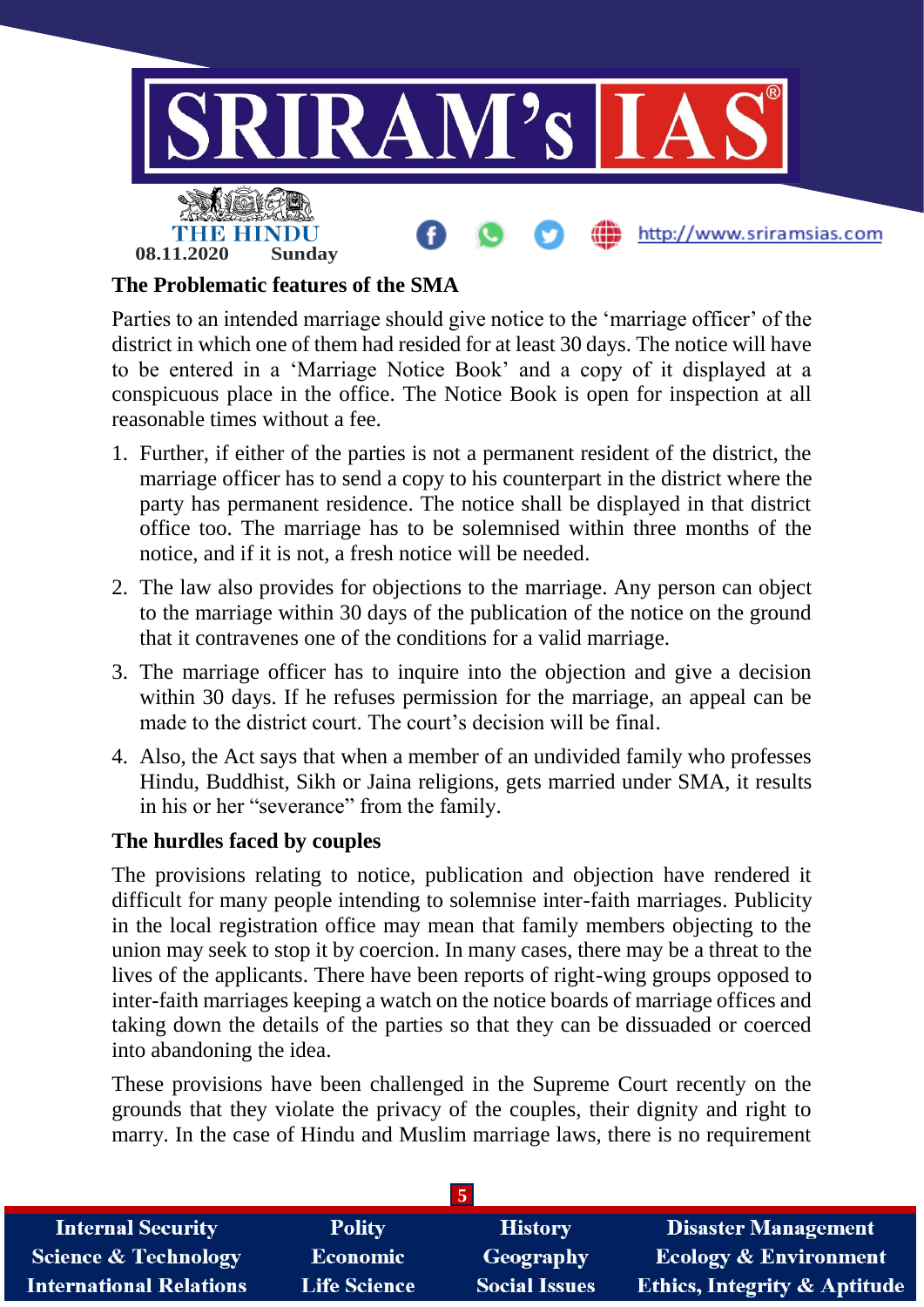

of prior notice and, therefore, such a requirement in the SMA, say violates the right to equality of those opting for marriage under it.

## **The other options for registration of inter-faith marriages**

- 1. Many opt for inter-faith marriages through the relevant law of the faith of one of the parties.
- 2. This will involve one of them converting to the religion professed by the other.
- 3. While conversion to Islam and Christianity has formal means, there is no prescribed ceremony for conversion to Hinduism.
- 4. In a recent ruling, the Allahabad High Court declined to grant police protection to a couple, of whom the bride was a Muslim who converted to Hinduism, citing past precedents that said conversion should be based on the change of heart and conviction and should not be solely for the purpose of marriage.

#### **Laws against conversion**

- 1. The Himachal Pradesh Freedom of Religion Act, 2019, and the Uttarakhand Freedom of Religion Act, 2018, both prohibit conversion by misrepresentation, force, fraud, undue influence, inducement, allurement and 'by marriage'.
- 2. There is a separate section in both laws under which, not conversion for the purpose of marriage, but marriage done solely for the purpose of conversion, may be declared null and void by a family court based on a suit by either party.
- 3. The U.P. State Law Commission has recommended a similar Freedom of Religion law in the State and favours a provision under which marriages solemnised solely for the conversion of one of the parties may be nullified by a family court.

#### **Mains:**

1. Provisions of the Special Marriage Act violate the right to equality and Right to marriage of Inter-faith couples. Discuss reforms.

| <b>Internal Security</b>        | <b>Polity</b>       | <b>History</b>       | <b>Disaster Management</b>              |  |
|---------------------------------|---------------------|----------------------|-----------------------------------------|--|
| <b>Science &amp; Technology</b> | Economic            | Geography            | <b>Ecology &amp; Environment</b>        |  |
| <b>International Relations</b>  | <b>Life Science</b> | <b>Social Issues</b> | <b>Ethics, Integrity &amp; Aptitude</b> |  |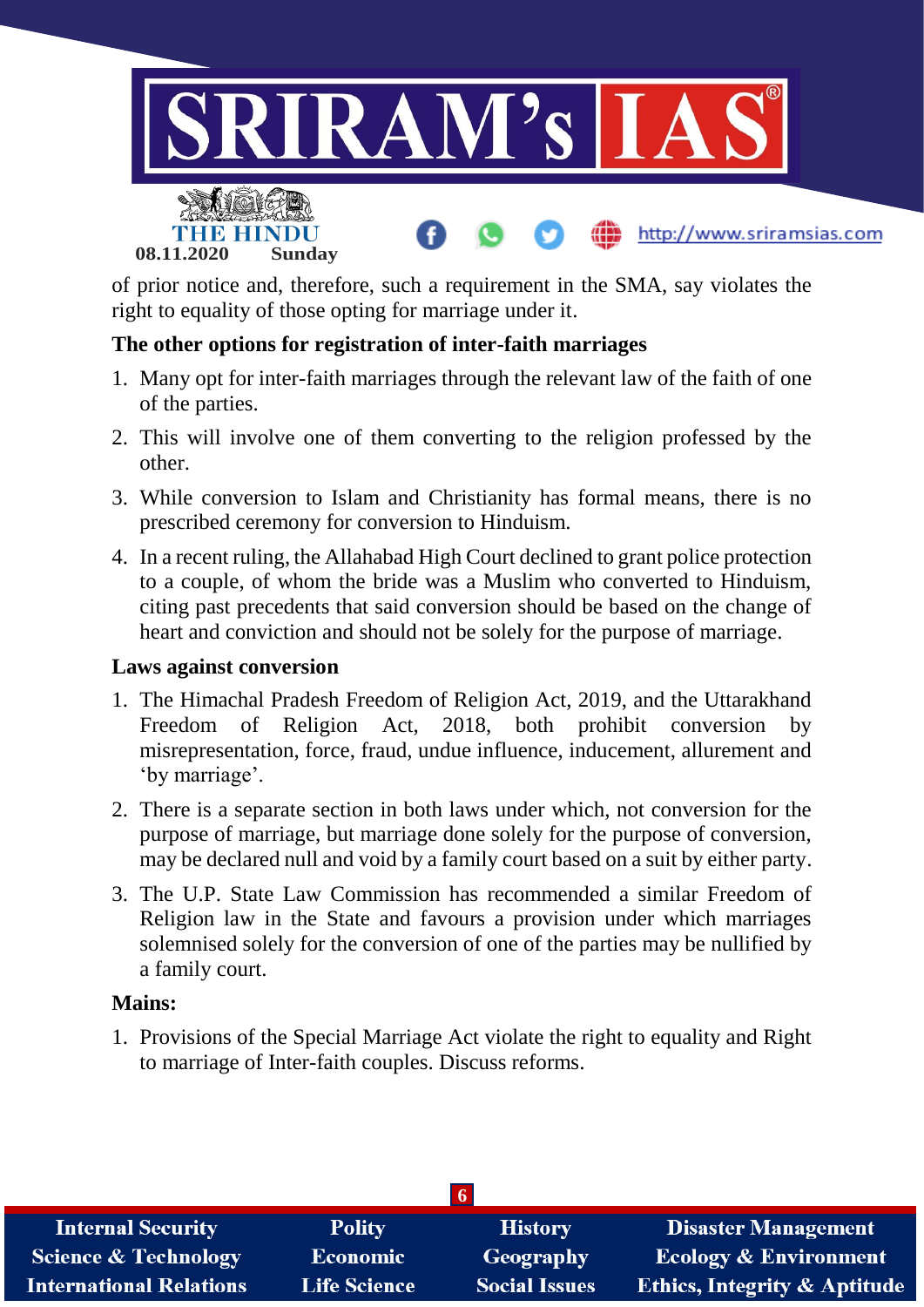

**Delivery of COVID-19 vaccines poses a huge challenge**

The government recently said it will procure the vaccine and distribute it under a special COVID-19 immunisation programme to four categories of people, freeof-charge. The priority groups named are healthcare professionals including doctors, nurses and ASHA workers, a second category that includes frontline workers including police and armed forces, the third category of those aged above 50 and finally those below 50 years of age with co-morbidities.

# **Challenges in COVID vaccination:**

- 1. A bigger challenge comes in the form of keeping the vaccines at ultralow temperatures during distribution. Most of the COVID-19 vaccines, the RNA vaccines in particular, that are in the advanced stage of Phase-3 trials require –70 degrees C to –80 degree C cold-chain.
- 2. In India, we have never had this kind of storage requirement and building the infrastructure for ultracold storage requires considerable resources, because you need not just the freezers, but also the uninterrupted power supply.
- 3. Hence, the decision to use a COVID-19 vaccine will need to take into consideration the logistics and infrastructure needed to distribute and deliver vaccines, which goes beyond financial resources to purchase vaccines.
- 4. The Oxford vaccine does not require ultracold temperatures, and hence, the existing system used in the routine immunisation programme may be able to handle the vaccines.
- 5. The next biggest challenge might be in vaccinating people with two doses four weeks apart during the pandemic.
- 6. While the national immunisation programme is limited to vaccinating children, COVID-19 vaccination will be across age groups, including older people. It remains to be seen how well the lessons learnt from the national immunisation programme can be replicated for other age groups.
- 7. With vaccines seen as one sure way to end the pandemic if 60-70% of the population is vaccinated, the question of making the vaccines available for free gains importance.

#### **Mains:**

1. Highlights the challenges in COVID-19 vaccination with particular reference to India.

| <b>Internal Security</b>        | <b>Polity</b>       | <b>History</b>       | <b>Disaster Management</b>              |  |
|---------------------------------|---------------------|----------------------|-----------------------------------------|--|
| <b>Science &amp; Technology</b> | <b>Economic</b>     | Geography            | <b>Ecology &amp; Environment</b>        |  |
| <b>International Relations</b>  | <b>Life Science</b> | <b>Social Issues</b> | <b>Ethics, Integrity &amp; Aptitude</b> |  |